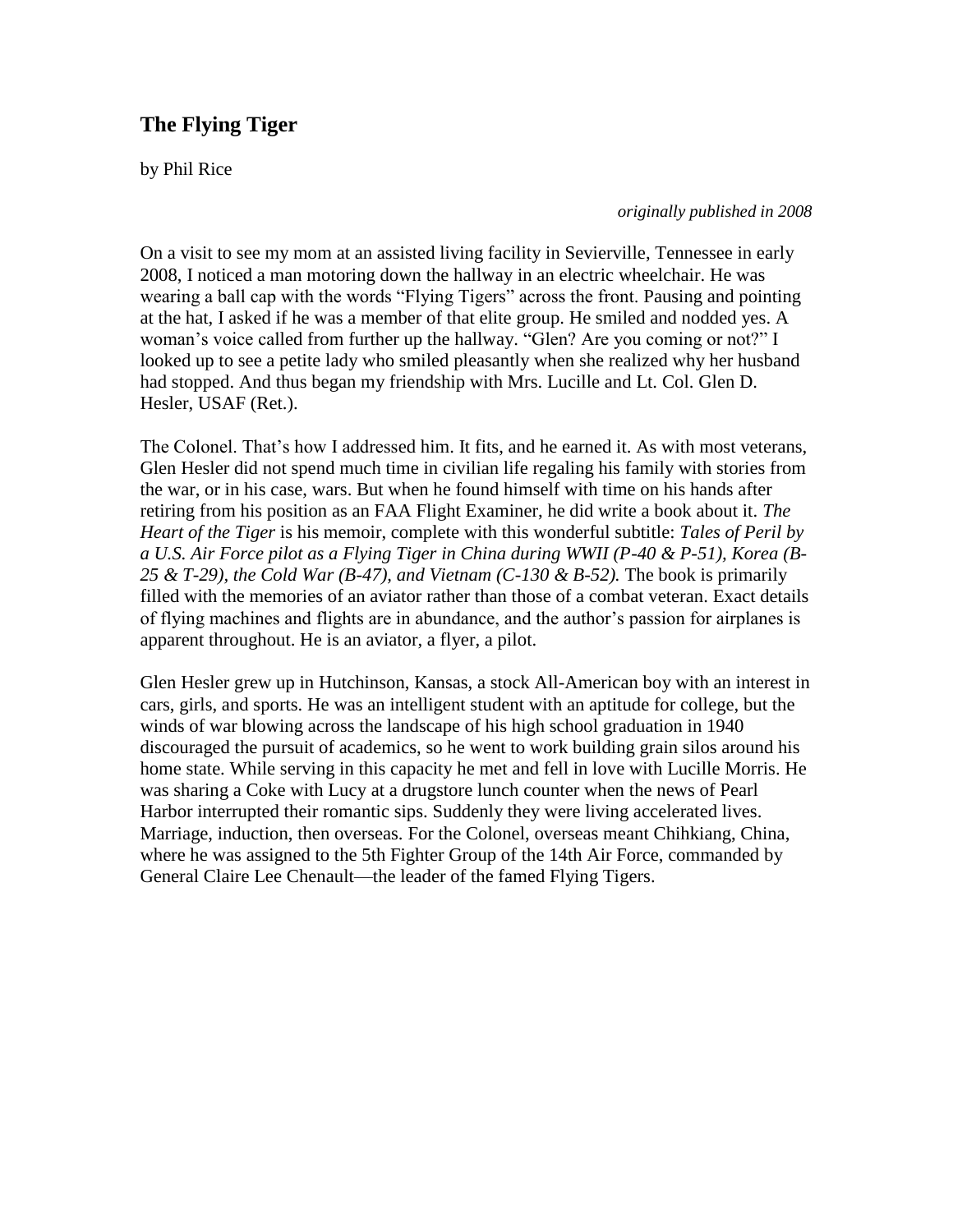

"American Beauty," a painting by Alan Phillips, depicts a P-51 Mustang similar to the one Glen Hesler flew as a member of the Flying Tigers in China

On another visit to see Mom I stopped by the Heslers' to say hello, as had become my custom. On this occasion Mrs. Hesler was alone in their apartment and explained that Glen had been hospitalized for a bout with pneumonia and then had been sent to a nursing home in nearby Pigeon Forge. She was distressed and frustrated by the forced separation. As it happened I had been to that very nursing home the day before to visit Andrell Henry, another friend from the assisted living facility. Andrell, a retired magician, looked just liked Albert Einstein. He was a true performer who could entertain a room just by making faces. The Colonel loved to look at him and laugh.

After a bit of searching at the nursing home, I found the Colonel; he had just returned from a doctor's appointment and was sitting in a regular wheelchair in the hallway in front of the nurses' station. The electric model was no longer an option. He didn't look too happy with his situation but when he recognized me he smiled. I sat beside him in a chair along the wall. I suspect he wasn't especially gabby when he was younger, and at this stage he preferred to listen and only speak when necessary or prodded. So I talked. He wasn't wearing his hat, and I asked him, using the Marine lingo I had picked up from my friend Dave Easton, "Where's your cover, Colonel?" He shook his head in the negative, so I stepped down the hall to his room and found his Flying Tiger hat hanging on the wall. I brought it to him and placed it on his head. He smiled and said a sincere thank you.

Seeing me sitting next to him, one of the attendants came over and talked baby-talk to him. I know she meant well and I don't begrudge her the difficult job she has undertaken. To her he was Glen, the Alzheimer's patient from room 129B. To me he was Lt. Col. Hesler, USAF (Ret.), one of the finest military pilots in aviation history. She admonished him for not eating his lunch earlier, then looked at me and said, "We just haven't been able to get him to eat today." Upon learning that I wasn't family, she stepped away to let us visit.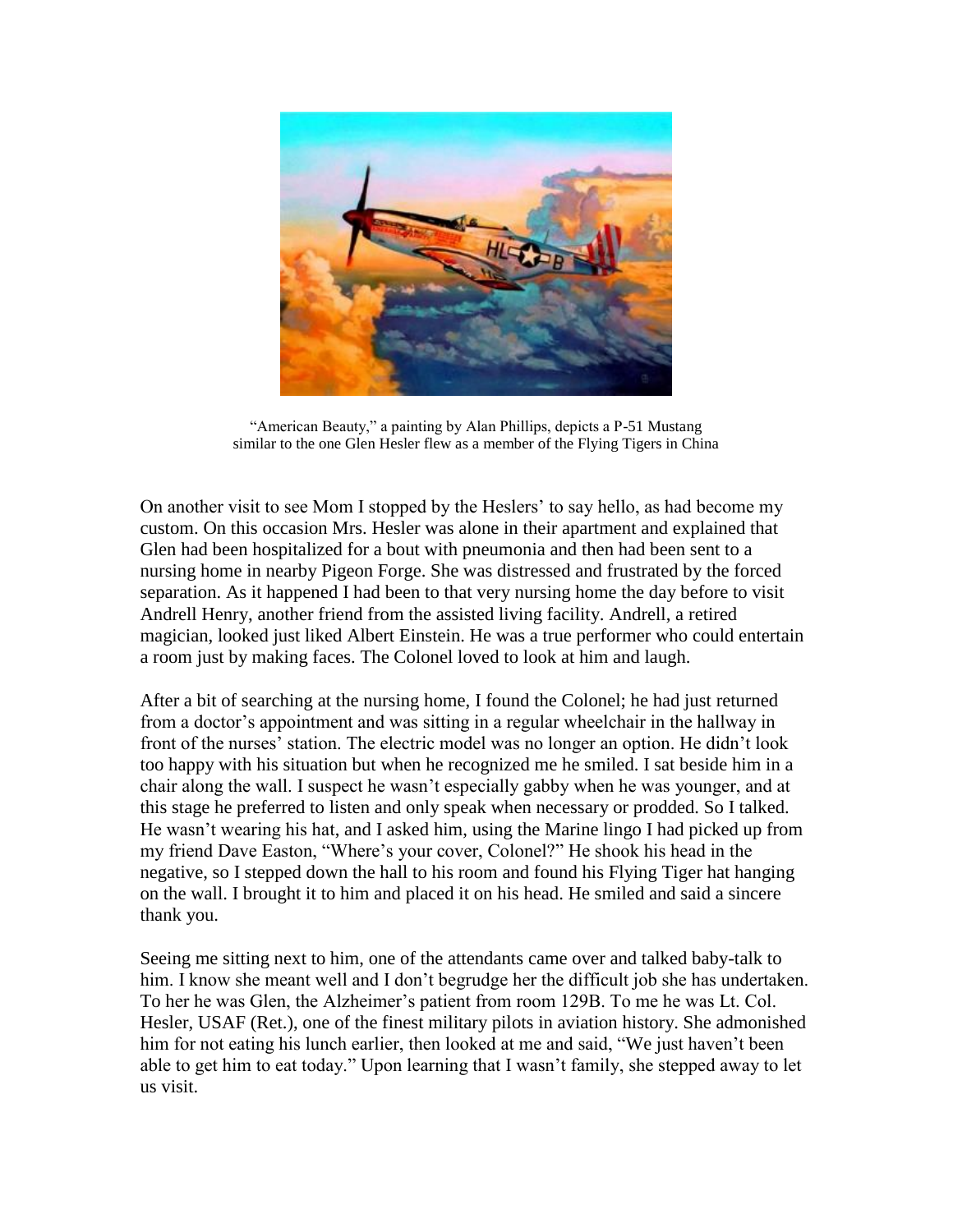"So the food's not too tasty, huh?" I asked. He didn't respond. "At least they didn't try to feed you puppy," I added, and he laughed out loud. It was like a private joke, and it felt good to have evoked laughter at such a time. As I sat there trying to make conversation with a man who didn't want to talk, I looked at his surroundings and marveled at how different it must all be, different from the time he was genuinely offered puppy to eat, different from the time he spent thirty-three days deep in Japanese territory after being shot down. For those thirty-three days he was trying to stay alive, trying to get home nothing else. He didn't eat then, either.

For me, being in that nursing home was a reminder that the previous few months had been a time of great change and growth as I struggled to deal with my mother's physical and mental decline in addition to life's other trials. I'd been marked by events that carried me to the brink of despair, and I had survived. And if I am so scarred by such ordinary events, what did the thirty-three days behind enemy lines do to the Colonel? Being confined to sweltering rat-infested holes by day, moving through war-torn China at night, being led and protected by Chinese guerrillas who were motivated more by selfpreservation than by compassion. And, as powerful as that saga is in his story, in some ways it's just the beginning of an impressive record of service. This man would fly combat missions in Vietnam, twenty-five years later.

Running out of things to say as we sat in the nursing home hallway, I suddenly remembered Andrell. I asked the Colonel if he would like to visit his friend, and he smiled and said yes. I told the attendant at the nurses' station that I was taking Colonel Hesler to the other side of the building, but she seemed unclear as to why I was giving her such information. So down the hall we went. My right arm was in a sling from recent surgery, and my speed was not up to the Colonel's standards, but he graciously accepted my apology for moving so slowly.

I located Andrell's room and wheeled the Colonel up to his bedside. Both men brightened with recognition. The Colonel extended his hand through the rail of Andrell's bed, who weakly reached out and clasped it. "I'm glad to see you," Andrell said. The Colonel smiled and nodded in reply. I walked around to the other side of the bed. The two men kept their hands clasped. Occasionally one would give a visible squeeze, and the other would return it. Both nodded off during this time, a testament to their medication, but neither released his grip. No words were exchanged. I have no idea how long this communion lasted. When an attendant came in to check on Andrell, the spell was broken, and they released their handshake. Knowing that eventually someone would be looking for the Colonel, I reluctantly wheeled him back toward his own room. I knew I had witnessed something deep, something profound—something that I felt but didn't understand.

As a high school athlete, Glen Hesler won the State Wrestling Championship in the 145 lb class. He would later defeat the former Oklahoman state champion for the base 155-lb championship at Fort Francis E. Warren. Considering the base consisted of 22,000 young men in peak condition, that's an impressive trophy (the actual trophy was a coveted 3-day pass). His service career is filled with citations and acknowledgements of various times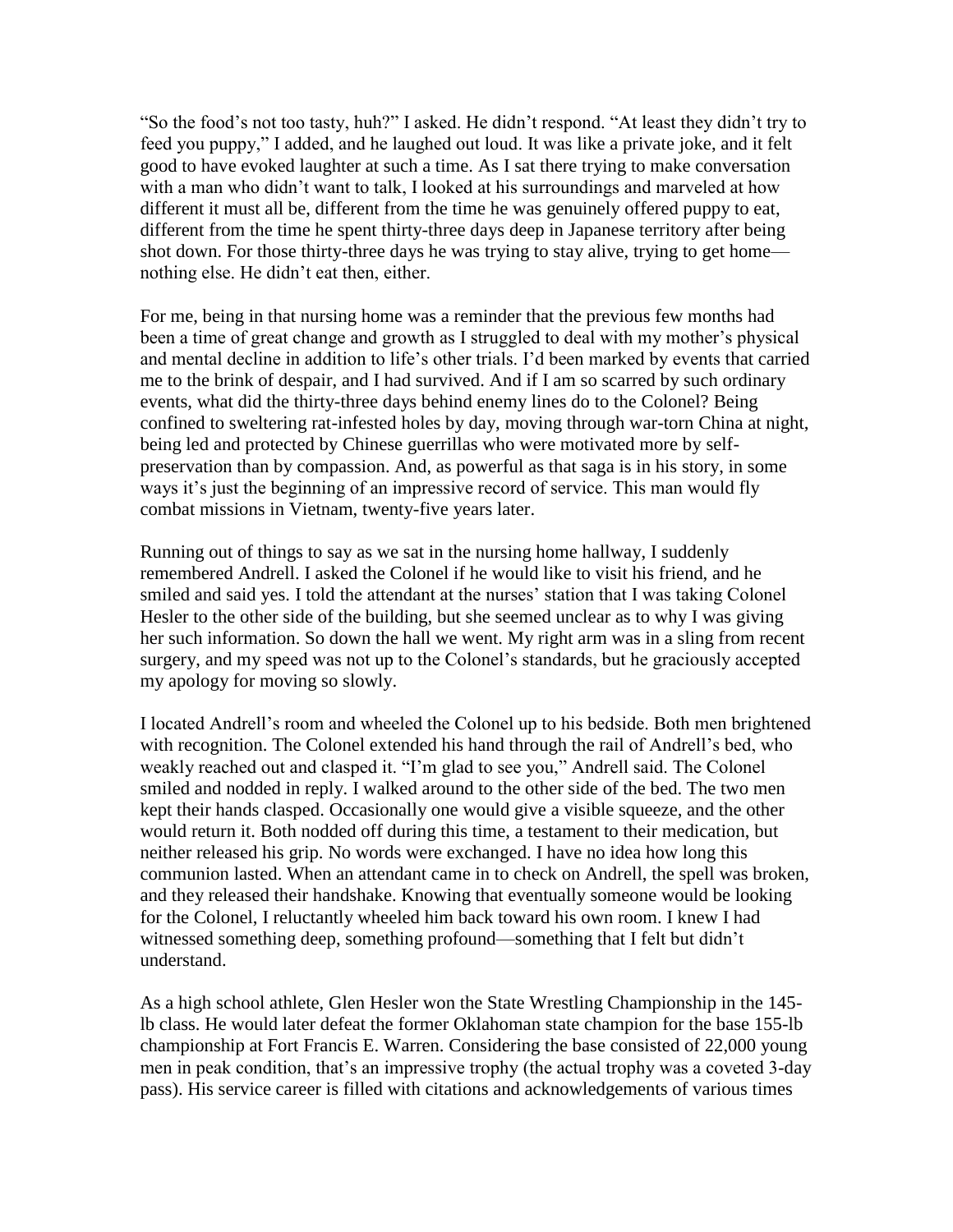that the Colonel finished first or was at the top of his class in various endeavors. He just didn't like to lose.

I've heard it said that the typical American attitude toward military conflicts of the past quarter of a century resembles a crowd at a football game with the public cheering on the team from the bleachers, or more accurately, from the other side of their television sets. There is lots of "pep" and team spirit, as long as their team is comfortably trouncing the opponent, but there is no real investment in the contest or the outcome. Colonel Hesler was a competitor when he flew the first P-51 Mustang into the Chinese-Burma Theatre of operations in 1943, and he lived the investment. His wife Lucille understood the investment, too, perhaps even better than her husband. She had every reason to expect the worst, and the waiting for news must have been interminable. During World War II, there were no questions or doubts about the sacrifice. You crawl and claw your way if necessary, sleeping in hidey-holes by day and limping or being carried across foreign terrain by night.

As a young lieutenant, Glen Hesler of the Flying Tigers led a mission that resulted in the annihilation of an estimated 900 Japanese soldiers. He records the details in his memoir with neither pride nor apology, and he acknowledges the sadness he has carried with him every day since that mission. There is no honor in killing, but there is honor in performing your duty in such a manner that others are afforded the opportunity to live in love and peace. History teaches us that there will always be those who strive to deny such blessings, but it also teaches us that there are those, such as Glen Hesler, who will offer themselves as a living, and if need be, dying, buttress against such destructive forces.

"The P-51 was such a beauty just sitting on the ramp," Lt. Colonel Hesler writes in *The Heart of the Tiger*, "that even today most old pilots are younger just looking at it," and I believe him. One afternoon I brought an aging, sepia-toned photograph of an unidentified P-51 Mustang to the Colonel. I found him vigorously pedaling an exercise bicycle, a caregiver standing by his side encouraging him. He stopped pedaling when he saw me. I handed him the present, and he smiled and boyishly exclaimed, "The P-51 Mustang!"

"I just want to thank you for what you and your buddies did over there. You saved thousands of American lives," I said, adding a handshake and a slap on the shoulder. I felt a tinge of discomfort with my patriotic choice of adjective—the effects of their efforts extend well beyond nationalistic boundaries—but I let it stand. He looked at the photo, then looked at me.

"I appreciate you saying that," he said.

\* \* \*

## **Postscript: The Flying Tigress**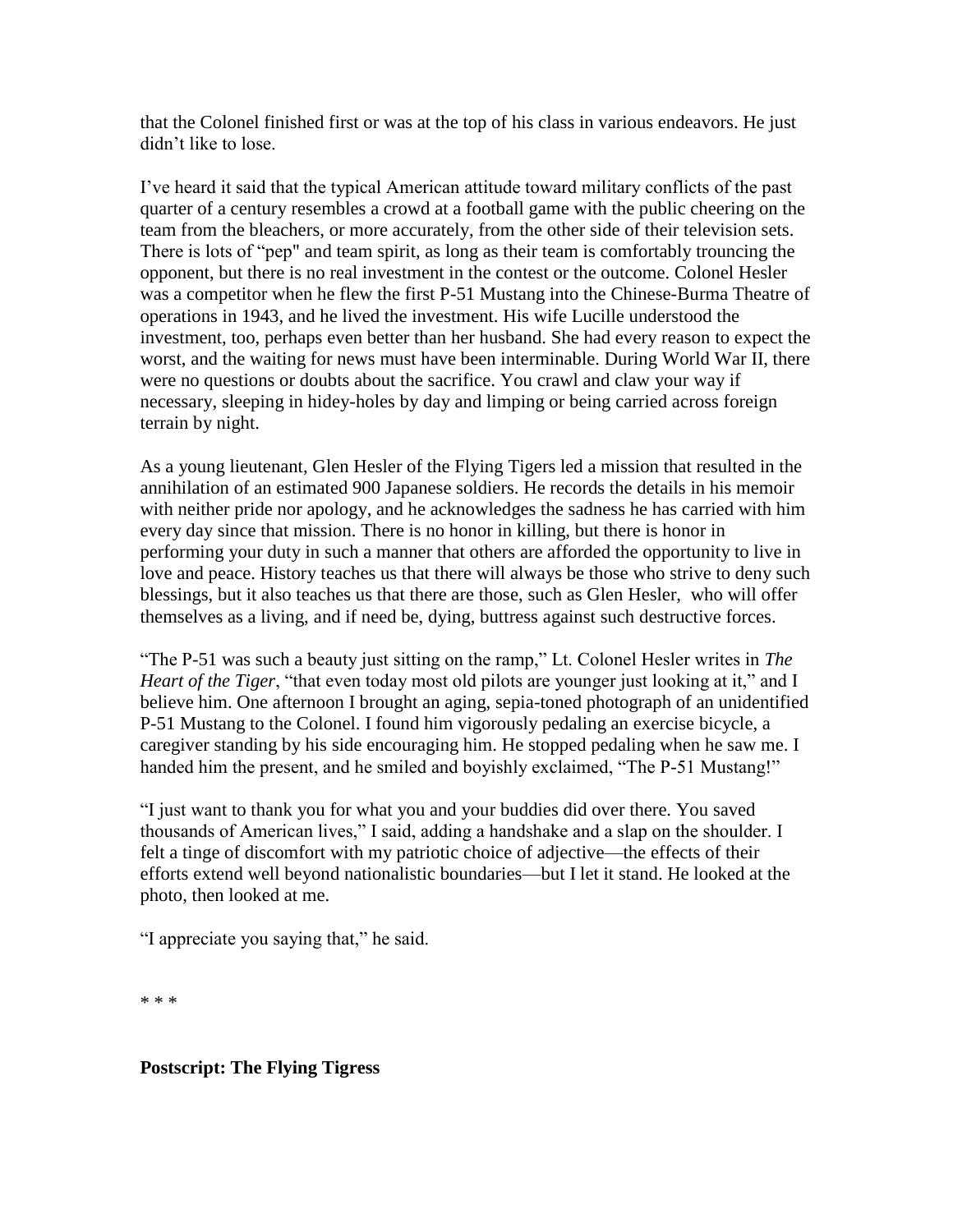When Glen Hesler left the States to fly his P-51 Mustang in China as a member of the Flying Tigers, he left his wife Lucille to wait for his return. She did more than wait of course--she too served her country in a civilian capacity, but she also waited. Lt. Hesler's plane was named Lucille, too, but that plane is not hanging in a museum today because it was shot down by the Japanese. For 30 days the young pilot survived on the ground in enemy territory. Lucille did not know what was going on, but she did know that the regular flow of letters had stopped. By the time she was finally notified that her husband was MIA (missing in action), he was already in a Florida hospital. Mrs. Hesler waited during the Korean War and Vietnam, too. In fact, she waited every time her husband slipped into a cockpit. After all, many pilots have died during peacetime. But she waited and she served and she welcomed him home again each time.

When I met Lucille she was 89 years old and living in a retirement home with Colonel Hesler. She would be laid to rest in Arlington Cemetery the following year, once again waiting for her husband. Mrs. Hesler enjoyed discussing her time as the wife of a pilot, but she also enjoyed telling me about her brother and other family members who, like herself, were devoted to education. She rightly placed these educators on an equal plain for hero-worship as her husband.

As a young 70-year old Lucille decided to try her hand at flying. Her teacher was an aviator of impeccable skill and remarkable experience—Glen Hesler. As in many cases where a gifted expert is imparting knowledge to a novice, his patience was perhaps not as deep as it could have been. Following one lesson in which she felt especially chastened for her ineptitude, when they got home she handed the Colonel a needle and thread and a piece of clothing in need of repair, saying in effect, "fix that Mr. Know-it-all!" He got the message and tempered his attitude thereafter, and she indeed learned to pilot an aircraft at seventy.

The story of Glen Hesler, pilot and hero, is inseparable from the story of Lucille Hesler. One afternoon I was sitting at a table in the dining room with the Heslers and a couple of visitors. One of the visitors was talking about how the Colonel was a hero. As all real heroes are prone to do, he scoffed at the suggestion. I asked him if he knew any heroes, expecting him to relate a tale of fallen comrades. He seemed to consider the question, then nodded toward his wife. Like her husband, she did not accept the cloak, but they both wore it well.